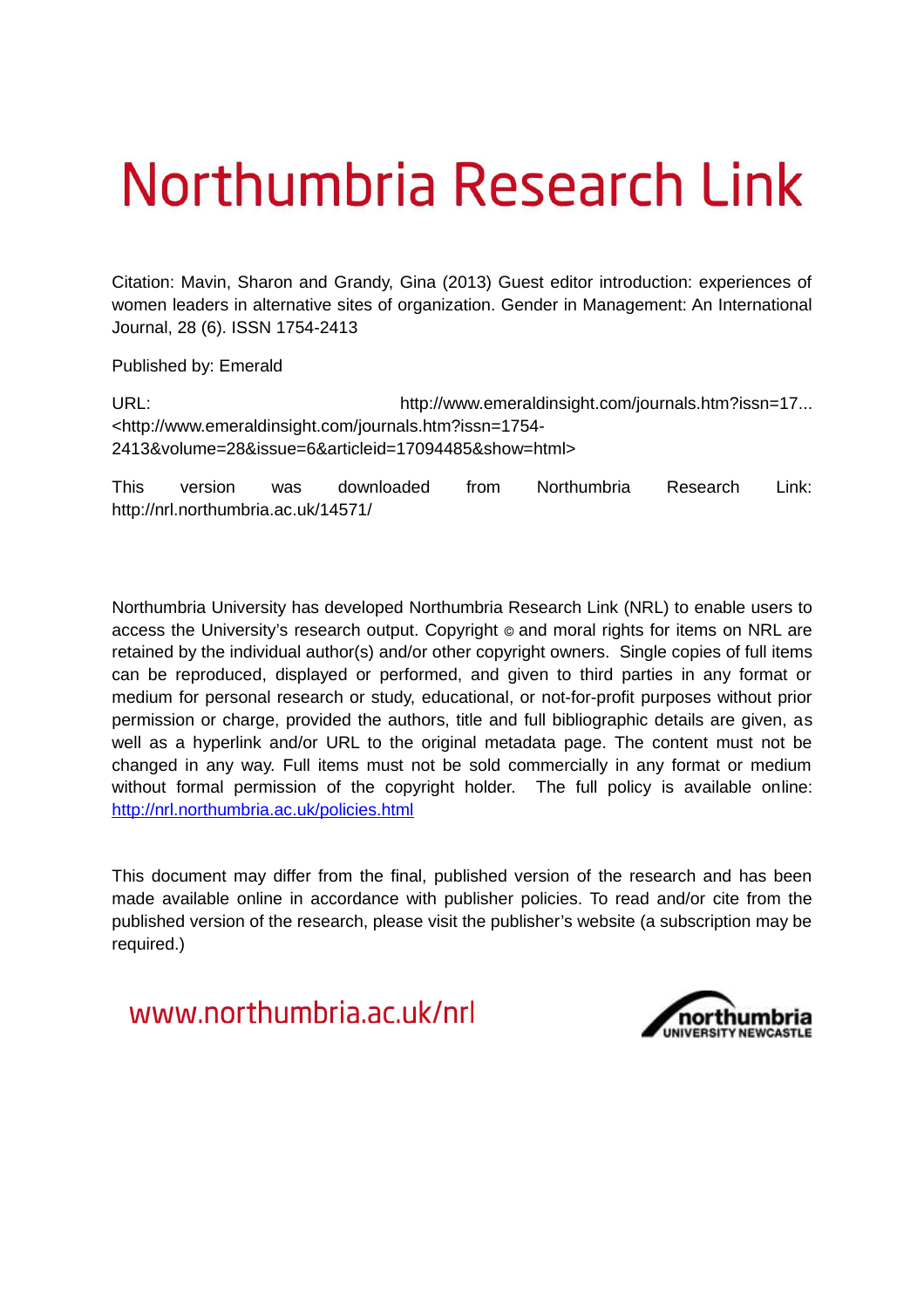## **Guest editor introduction: experiences of women leaders in alternative sites of organization**

Article citation: Sharon Mavin, Gina Grandy, (2013) "Guest editor introduction: experiences of women leaders in alternative sites of organization", Gender in Management: An International Journal, Vol. 28 Iss: 6, pp. -

## **Article Type: Guest editorial From: Gender in Management: An International Journal, Volume 28, Issue 6**

*Gender in Management: An International Journal* has regularly published research studies examining gender and leadership (Alimo-Metcalfe, 2010a, b; Galanaki *et al.*, 2009; Sheaffer *et al.*, 2011) and the experiences of women leaders in mainstream organizations and recognized managerial hierarchies (Powell *et al.*, 2008; Simpson *et al.*, 2010; Vinnicombe, 2011). The journal has also been inclusive to gender and leadership issues in SMEs and family owned organizations (Hodges, 2012; Patterson *et al.*, 2012) and in higher education (Yáñez and Moreno, 2008). However, the aim of this special issue is to bring together and value studies of women leaders in alternative sites of organizations, recognizing that women leaders are found, not just in mainstream, corporate, for profit formal organizations, and also to consider learning from women's experiences of alternative sites to inform our future *Gender in Management* research agendas.

The backdrop for the special issue is the number of women in the UK's top positions of power – women leaders in positions of influence. If women were to achieve equal representation among Britain's 26,000 top positions of power, the Equality and Human Rights Commission (2010) estimates that 5,400 "missing" women would rise through the ranks to positions of real influence. The Commission's report, *Sex and Power in the UK* (2010) details that it will take 70 years to achieve an equal number of women directors in the FTSE 100; 45 years to achieve an equal number of women in the senior judiciary; 14 elections, or up to 70 years, to achieve an equal number of women MPs and 30 years to achieve an equal number of women senior police officers. However, men continue to be favoured in leadership roles (Powell, 2012) despite efforts to address low representation (Sealy *et al.*, 2009, 2011; Singh *et al.*, 2008). This context reemphasises the need for *Gender in Management* researchers to continue endeavours in understanding women's experiences in management and leadership and to illuminate continued gender stereotyping in organizations with the aim of unsettling and challenging the gender binaries which sustain this stereotyping. An area which is ripe for exploration is leadership and the leader role, where women have the potential to create alternatives to established gendered norms.

Gender-stereotyping in organizations and society remains a persistent barrier (Singh and Vinnicombe, 2004), surfaced explicitly in the UK society by the way women leaders are scrutinized by the press and media for their bodies, dress, impression management, family relationships and the issue of work-life balance, rather than their performance as leaders. In challenging this explicit gendering of women leaders, the BBC's "Woman's Hour" radio programme has compiled a "Power List" to rank the 100 most powerful women in the UK at the start of 2013, identifying which women have the biggest impact on our economy, society, politics and culture to profile the achievements of British women across public life. In parallel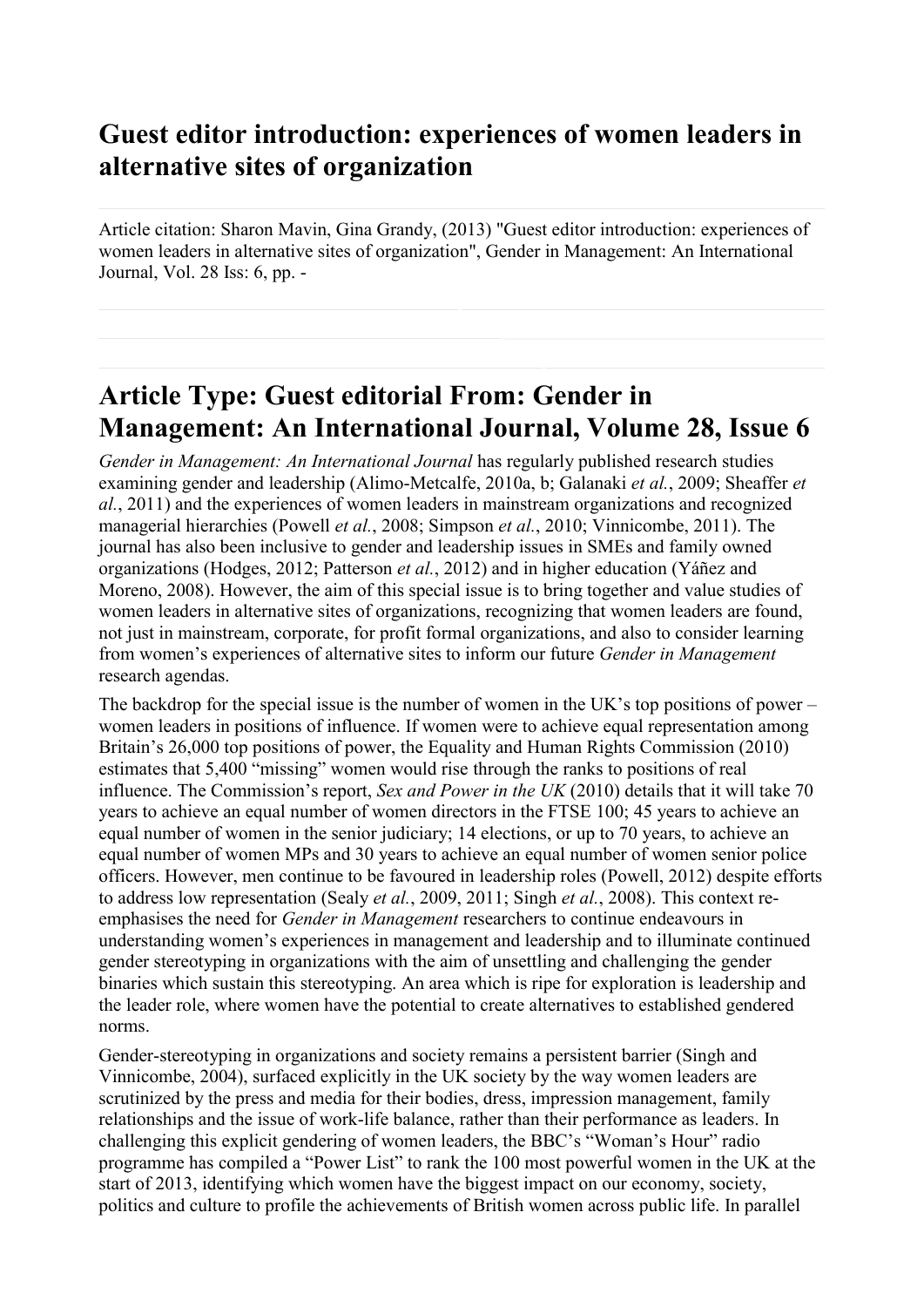the BBC is also leading a campaign to identify women experts who can engage with the media to ensure women's voices in the UK are heard during significant debates in the UK society. These interventions are key to changing the profile of women leaders and challenging the gendered stereotypes which are apparent in our everyday lives.

From a *Gender in Management* research perspective the evaluation of women leaders' masculine and feminine characteristics against those "expected" stereotyped masculinities and femininities required to sustain a senior leader position is currently up for critique. As part of this critique we have recently argued (Mavin and Grandy, 2012, 2013) that individuals can "do gender well" and "differently" by simultaneously performing alternative expressions of femininity or masculinity (Kelan, 2010; Messerschmidt, 2009; West and Zimmerman, 2009). In performing masculinities and femininities simultaneously, individuals can disrupt and unsettle gender binaries (and gender stereotypes). This in turn opens up space for women to be "otherwise" in organizations and in leader roles. We acknowledge gender as a fluid concept which shifts over time and place and that established gender binaries are beginning to flex and stretch so that women do now associate themselves with senior positions (Billing, 2011). One aim of this special issue is to explore how gender binaries and established views of leadership can be unsettled by extending research into women's experiences in alternative sites.

In developing this special issue, we have chosen three excellent papers as an introduction to the subject of women leaders/leadership in alternative sites. The issue explores women's experiences in alternative organizational sites to offer new insights to the leader role and to leadership. An alternative organizational site is understood here as one that does not "fit" or align with conventional, mainstream or traditional notions of organizing, primarily in a business context. The dominant discourse in Western society has been to focus upon formal, multinational, hierarchical, corporate structures or entrepreneurial firms with a profit motivation. In this sense, organization equals "business" and what has been under researched and/or under-valued in terms of research are alternative organizational sites. These sites are not necessarily new forms of organizing. They invade our everyday existence but are overlooked as sites for studies of organization, management and leadership. The three papers we have chosen to include have constructed their alternative site in the following ways: Liz Matykiewicz and Robert McMurray present the *Modern* Matron as a "site" for leadership; Ian Robson offers us UK Early Years Services as a "site" for women's leadership and Helen Woodruffe-Burton and Sam Bairstow focus on lesbian women an "alternative site", in and of itself.

The three papers cohere around a research agenda which prioritises the exploration of individual subjective, co-constructed and gendered experiences of leadership, constructed within social relations which take place amidst dynamic interplays of multiple discourses. Each paper is positioned as searching for alternative understandings to the "malestream" in terms of understandings of leadership and organizing. The research presented considers how individual experiences of relational leadership in alternative sites are set against "traditional", "accepted" gendered frames of leadership and organizing and highlights the consequences for individual identity, self and understandings of leadership. In different ways, the papers surface performances of gender within leadership contexts which highlight a doing of gender well and differently (Mavin and Grandy, 2012, 2013) and therefore a doing of gender which flexes, challenges and/or unsettles established gender binaries.

The first paper "*Modern* Matron: a 'site' for leadership" by Liz Matykiewicz and Robert McMurray considers the ways in which certain occupational, organizational and political positions become active sites of leadership construction. Liz and Robert identify the introduction of the *Modern* Matron in the English National Health Service (NHS) as their site for leadership and consider how new forms of gender transcending leadership are constituted relationally through a dynamic interplay of historical, nostalgic, social, political and organizational forces. Here the *Modern* Matron presents as a site for relational leadership in respect of both self and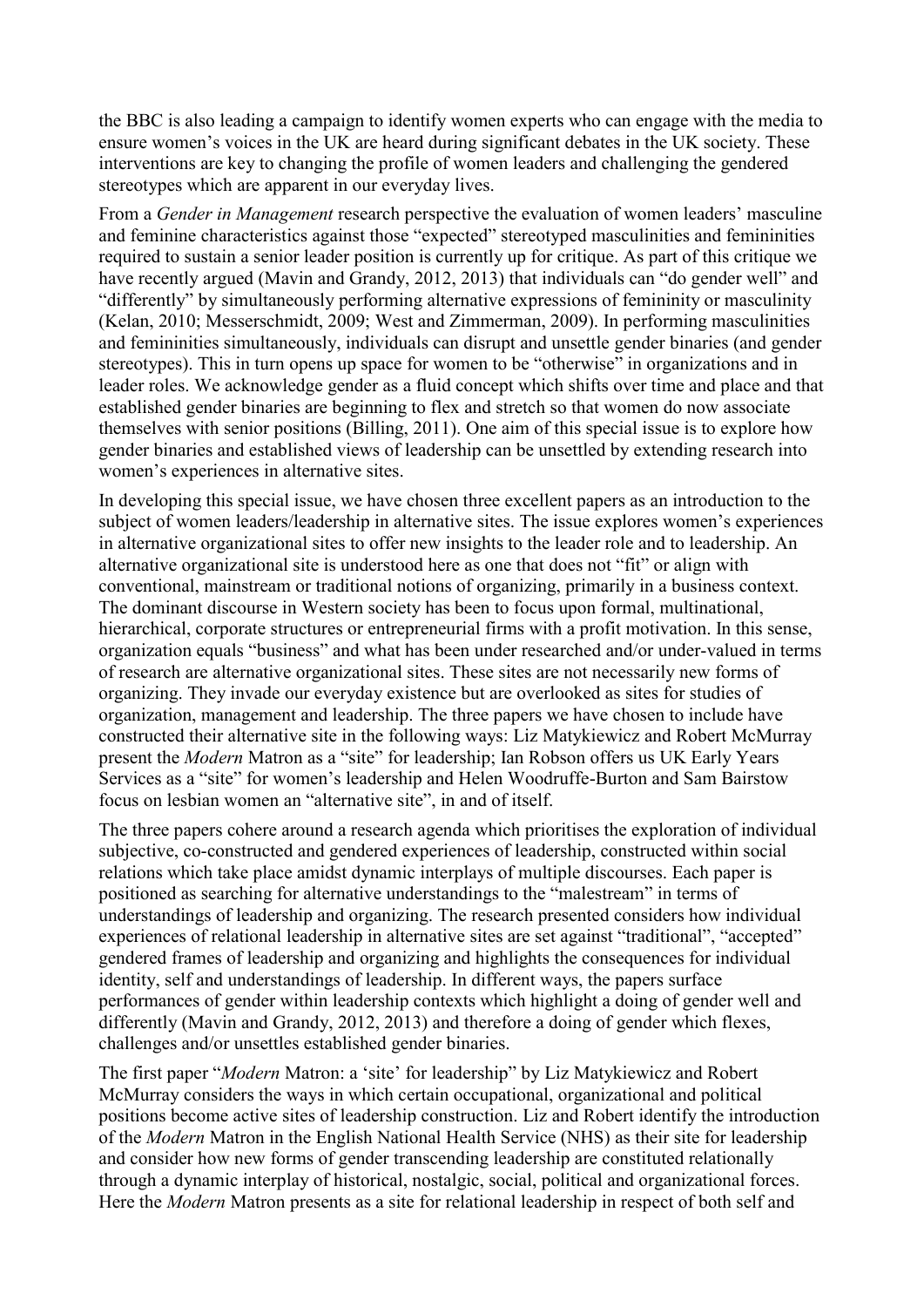other and it is argued that the construction of *Modern* Matron usefully points to the ways in which multiple discourses, practices and relations may be intertwined in defining what it is to lead in contemporary organizations. The paper offer us the opportunity to consider the lived experiences of women leaders in traditionally gendered yet alternative organizational settings and highlights the extent to which leadership is an on-going relational co-construction based within a context of the interplay of four factors: nostalgic authority, visibility, praxis and order negotiation which together produce a mode of leading that is neither heroic nor popularist. Liz and Robert argue for a more modest relational approach that nurtures and allows space for the development and practice of others – a more self-effacing leading that works and provides empirical research to illustrate how Powell's (2012) relational leadership which transcends "gender" may actually occur.

The second paper, "Women's leadership as narrative practice: identifying 'tent making', 'dancing' and 'orchestrating' in UK Early Years services" by Ian Robson, offers insights into narrative practices of women leading which make visible an alternative form (to the dominant leadership culture in the sector) of women's leadership that is highly relational, ethical, responsive and capable of dealing with complexity. Ian argues that women's accounts of leadership in this site are still in stark contrast to many of the "masculine" forms of leadership cultures in which these women operate. Ian draws upon philosopher Ricoeur (1984) to produce narratives that "say" something about the social contexts in which they were shaped and utilises innovative methods to engage women in sharing their narrative practices of leadership. The resultant themes of leadership reflect some aspects of "postheroic" leadership but avoid stereotypical feminine associations of powerlessness and selfless giving. Women's leadership in this site is collaborative and recognises others whilst also being purposeful, assertive and agentic. We interpret this as doing gender well and differently simultaneously in leadership (Mavin and Grandy, 2012, 2013). Importantly, the women's narrative practices of leadership within this site have the potential to be a source of leadership innovation.

In the third paper, "Countering heteronormativity: exploring the negotiation of butch lesbian identity in the organisational setting", Helen Woodruffe-Burton and Sam Bairstow argue that there is a lack of research into sexual orientation issues in the workplace, specifically into lesbian, gay and bisexual identity as an invisible diversity, where women lesbians play organizational "celibates", particularly at the point of entry into organizations. The focus on lesbian women is the alternative site, in and of itself, through which possibilities for women's leadership can be explored. Helen and Sam build on the work of Gedro (2010) to argue that leadership is yet the domain of those in the sexual minority and the embodiment of leadership remains under explored. Helen and Sam analyse on-line data drawn from a discussion forum entitled "my interview dilemma!" which concerns presenting one's self when attending a job interview. They examine the negotiation (struggle) of living the butch identity. Helen and Sam identify parallels between lesbian women's experiences within heteronormativity and gendered experiences within masculine leader normativity.

Both Liz Matykiewicz and Robert McMurray and Ian Robson's research into alternative sites of leadership add empirical weight to the theoretical contention that the binary divide that threatens to constrain and restrict how women do gender in organizations and as leaders, can be disrupted and unsettled (Billing, 2011; Kelan, 2010; Mavin and Grandy, 2013; Messerschmidt, 2009; West and Zimmerman, 2009). Helen Woodruffe-Burton and Sam Bairstow's study of butch lesbians' self-presentation in organizations provides an empirical contribution to the under-researched area of women's embodiment as leaders. How women leaders' bodies and appearance are evaluated against gender-sex binaries and sex-role stereotypes, by both men and women in organizations and in society by the media (for example, see the vilifying of Professor Mary Beard on social media in January-February 2013), is a current controversial area, ripe for research and challenges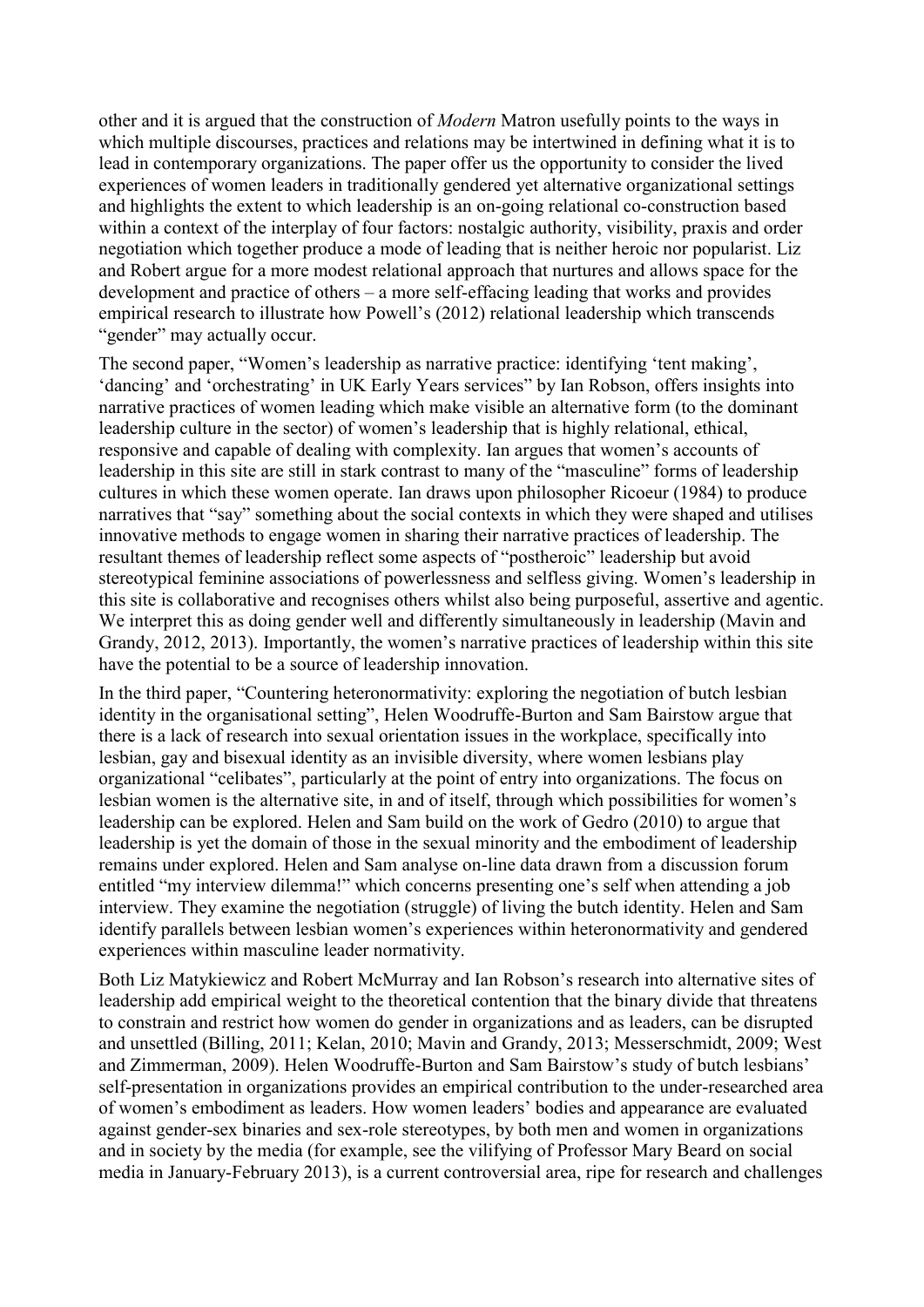in practice. Significantly, the three contributions offer avenues for future *Gender in Management* and leadership research which considers alternative gender performances of leadership.

In offering this special issue, the authors have highlighted women's experiences within alternative sites and focused upon the development of alternative leadership. The papers offer learning from alternative sites for *Gender in Management* research agendas and in doing so, offer empirical research to highlight how gender binaries are being challenged, stretched, flexed or unsettled in practice. This unsettling, we argue is a key lever to women's further progress in leader positions and in organizations.

## **References**

Alimo-Metcalfe, B. (2010a), "An investigation of female and male constructs of leadership and empowerment", *Gender in Management: An International Journal*, Vol. 25 No. 8, pp. 640–648

Alimo-Metcalfe, B. (2010b), "Developments in gender and leadership: introducing a new 'inclusive' model", *Gender in Management: An International Journal*, Vol. 25 No. 8, pp. 630– 639

Billing, Y.D. (2011), "Are women in management victims of the phantom of the male norm?", *Gender, Work and Organization*, Vol. 18 No. 3, pp. 298–317

Equality and Human Rights Commission (2010), *Sex and Power in the UK*, Report, Equality and Human Rights Commission, Great Britain, August

Galanaki, E., Papalexandris, N. and Halikias, J. (2009), "Revisiting leadership styles and attitudes towards women as managers in Greece: 15 years later", *Gender in Management: An International Journal*, Vol. 24 No. 7, pp. 484–504

Gedro, J. (2010), "Lesbian presentations and representations of leadership, and the implications for HRD", *Journal of European Industrial Training*, Vol. 34 No. 6, pp. 552–564

Hodges, J. (2012), "The transition of midlife women from organisational into self-employment", *Gender in Management: An International Journal*, Vol. 27 No. 3, pp. 186–201

Kelan, E.K. (2010), "Gender logic and (un)doing gender at work", *Gender, Work and Organization*, Vol. 17 No. 2, pp. 174–194

Mavin, S. and Grandy, G. (2012), "Doing gender well and differently in management", *Gender in Management: An International Journal*, Vol. 27 No. 4, pp. 218–231

Mavin, S. and Grandy, G. (2013), "Doing gender well and differently in dirty work: a case of exotic dancing", *Gender, Work and Organization*, Vol. 20 No. 3, pp. 232–251

Messerschmidt, J.W. (2009), "Doing gender: the impact and future of a salient sociological concept", *Gender & Society*, Vol. 23 No. 1, pp. 85–88

Patterson, N., Mavin, S. and Turner, J. (2012), "Envisioning female entrepreneur: leaders anew from a gender perspective", *Gender in Management: An International Journal*, Vol. 27 No. 6, pp. 395–416

Powell, G.N. (2012), "Six ways of seeing the elephant: the intersection of sex, gender, and leadership", *Gender in Management: An International Journal*, Vol. 27 No. 2, pp. 119–141

Powell, G.N., Butterfield, D.A. and Bartol, K.M. (2008), "Leader evaluations: a new female advantage?", *Gender in Management: An International Journal*, Vol. 23 No. 3, pp. 156–174

Ricoeur, P. (1984), *Time and Narrative*, Vol. 1, University of Chicago Press, London

Sealy, R., Doldor, E. and Vinnicombe, S. (2009), *Increasing Diversity on Public and Private Sector Boards: Part 2 – What is Being Done to Improve Diversity on Boards and How Effective is this?*, Government Equalities Office, London